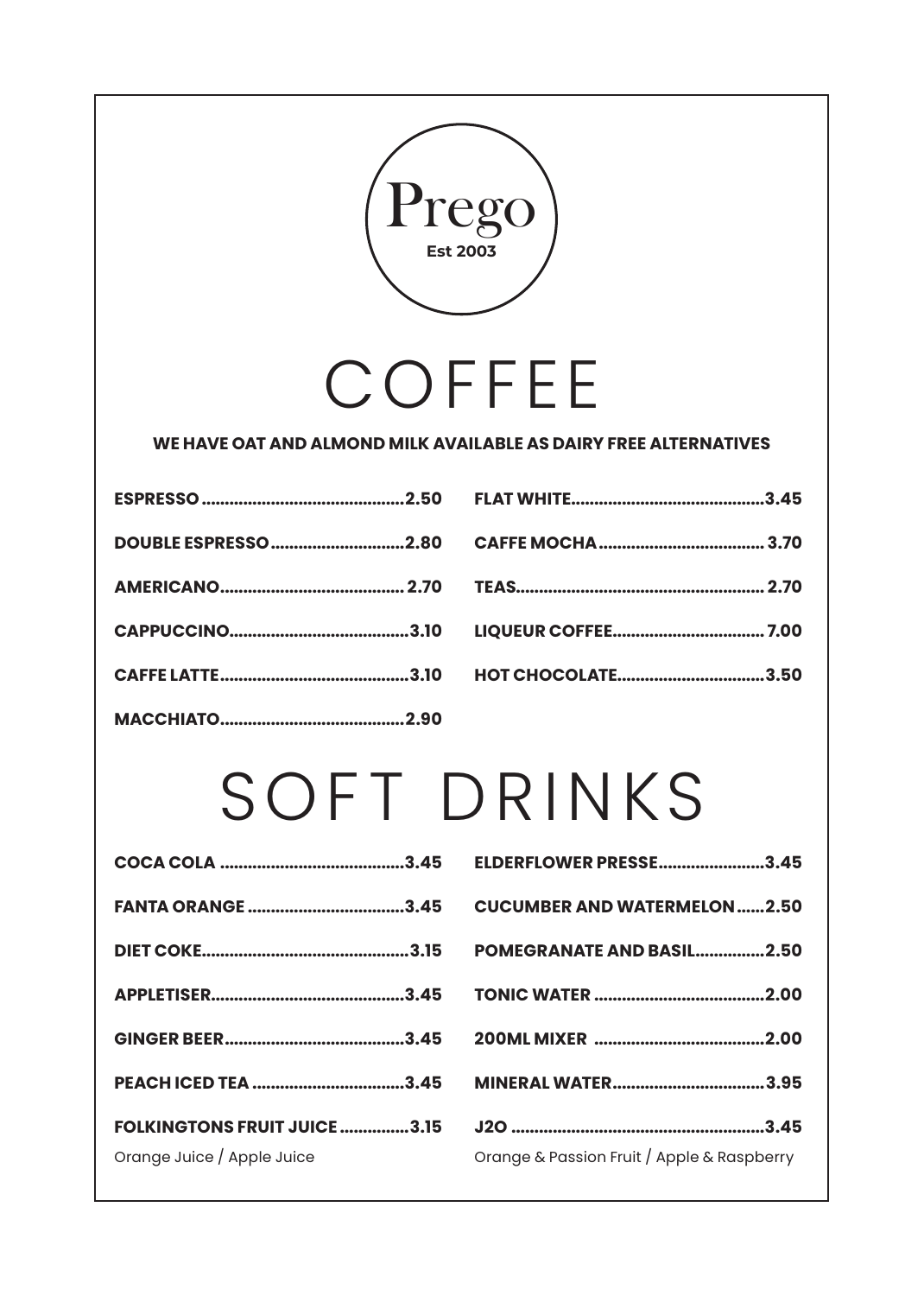# WHITE WINE

|                                 | 125ml | 175ml    | <b>250ml</b> | <b>Bottle</b> |
|---------------------------------|-------|----------|--------------|---------------|
| Dry, citrus, apricot            |       |          |              |               |
| Vibrant, clean, peaches & pears |       |          |              |               |
| Crisp, light and aromatic       |       |          |              |               |
| Crisp, bold, gooseberries       |       |          |              |               |
| Light, refreshing, citrus       |       |          |              |               |
|                                 |       |          |              |               |
|                                 |       |          |              |               |
|                                 |       | RED WINE |              |               |
|                                 | 125ml | 175ml    | <b>250ml</b> | <b>Bottle</b> |
| Medium body, forest fruits      |       |          |              |               |
| Soft body, juicy, cherries      |       |          |              |               |
| Intense, spices, vanilla        |       |          |              |               |
| Warm, lively, plummy            |       |          |              |               |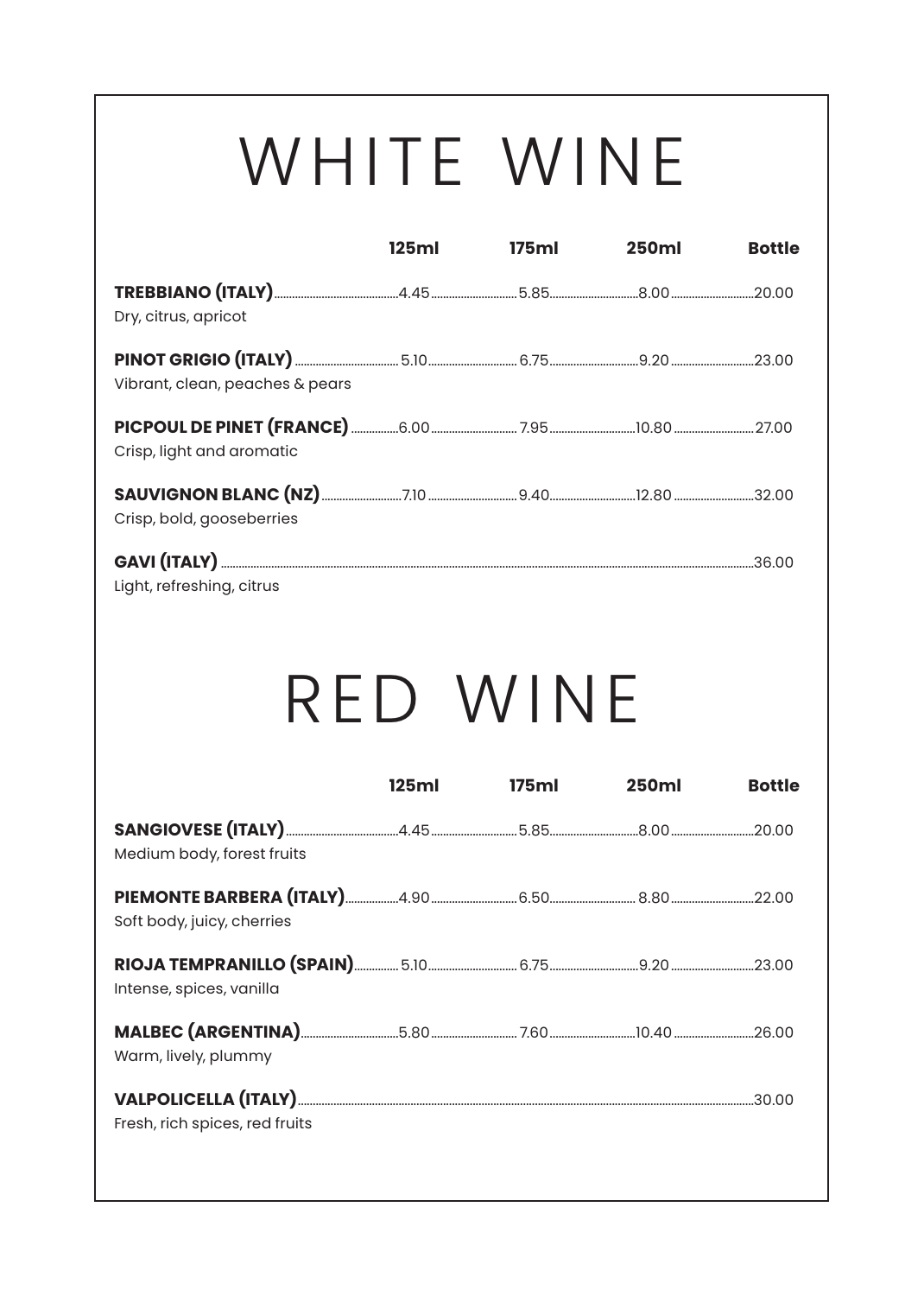## ROSE WINE

|                                                                               | 125ml | 175ml                                                               | <b>250ml</b>                           | <b>Bottle</b> |
|-------------------------------------------------------------------------------|-------|---------------------------------------------------------------------|----------------------------------------|---------------|
| Juicy, strawberries, tropical fruits                                          |       |                                                                     |                                        |               |
| Dry, crisp, fruity, peaches                                                   |       |                                                                     |                                        |               |
| SPARKING                                                                      |       |                                                                     |                                        |               |
|                                                                               | 125ml | 175ml                                                               | <b>250ml</b>                           | <b>Bottle</b> |
| Light, refreshing, appley fizz                                                |       |                                                                     |                                        |               |
| Beautifully crisp, sparkling rosé                                             |       |                                                                     |                                        |               |
| Crisp, citrus, aromatic                                                       |       |                                                                     |                                        |               |
|                                                                               |       | <b>BEERS</b>                                                        |                                        |               |
|                                                                               |       | ASK OUR TEAM ABOUT OUR GUEST BEERS                                  |                                        |               |
| PADRONE (500ML)5.95<br>Prego's exclusive pale ale                             |       | PERONI LIBERA (330ML)3.95                                           | Meticulously brewed alcohol free lager |               |
| PERONI (HALF / PINT)3.50 / 6.50<br>The iconic Italian lager served on draught |       | PERONI GLUTEN FREE (330ML) 4.95<br>An excellent gluten free version |                                        |               |
| PERONI (330ML) 4.95<br><b>Bottled Peroni</b>                                  |       | PUNK AF (330ML)4.75<br>Brewdog's alcohol free beer                  |                                        |               |
| MORETTI (330ML) 4.95<br>Traditionally made Italian beer                       |       |                                                                     |                                        |               |